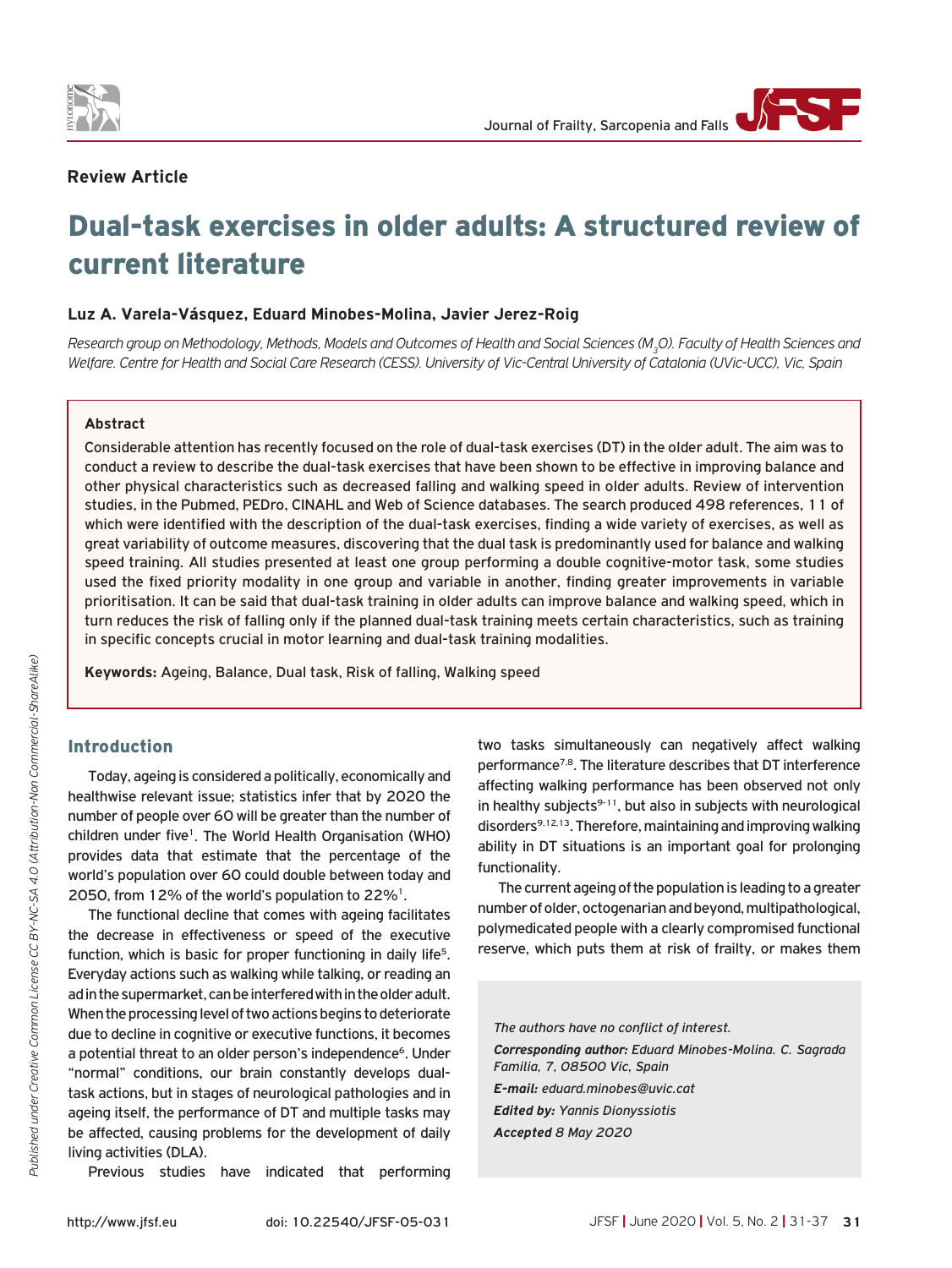directly fragile, and at risk of disability and dependency<sup>3,14</sup>. This leads us to consider that in the following years, there will be an increase in dependency and disability in the population, not only due to demographic change in the population, but also due to various lifestyle factors, which can be perfectly modified3.

These facts lead to the search for strategies and action plans to delay the arrival of the elder's dependence and vulnerability.

The evidence that interventions focused on physical activity are effective in delaying and even reversing frailty<sup>15</sup>, points to the importance of using interventions that can be implemented in the community, ones aimed at active and healthy ageing. Because of this, there is growing interest in the study of interventions that show good influence in the treatment and improvement of balance problems, reduction of walking speed and the risk of falls factors associated with aging that influence the appearance of frailty<sup>3</sup>.

At present, there are protocolised physical activity programmes to reduce the risk of falls<sup>16</sup> and to prevent or improve frailty<sup>17</sup>, but these programmes usually include only or mostly physical functions, leaving the cognitive part aside.

The existing literature points to the importance of carrying out DT activities in daily life<sup>6</sup>. The evidence supports that physical and cognitive training counteracts age-related deterioration in physical and mental function, supporting the effectiveness of DT training in age-related functional decline18, and is used for various objectives: improvement of gait<sup>18</sup>, improvement of balance and prevention of falls<sup>19</sup>, and cognitive efficiency in ageing<sup>20</sup>.

However, there is controversy in the literature on DT training, since there are reviews that highlight the diversity of training tasks and evaluation methods employed<sup>21</sup> and also the variability in the type and complexity of both tasks $^{22}$ .

This work aims to review and describe the exercises implemented by the different studies that make use of DT strategies for the intervention of physical factors related to balance in older adults. Evidence on the contents of DT exercises that have been shown to be effective on balance and on other parameters such as walking speed can be used to guide the development of a DT exercise programme, as well as to guide clinicians in deciding what type of exercise to use.

# Material and methods

A systematised literature review of documents that included DT activities for implementation in older adults was conducted.

Firstly, the following databases were defined for the review: Pubmed, PEDro, CINAHL and Web of Science. They were chosen because they are databases that index a high percentage of the world's health sciences research production. The search period was planned between 2009 and 2019. Search strategies were defined for each of the bases (Table 1).

| <b>Pubmed</b>         | («Task Performance and Analysis»[Mesh]<br>OR dual-task OR «multiple task») AND (older<br>OR elderly OR aging OR «Aged»[Mesh]) AND<br>(balance OR «postural stability» OR «Postural<br>Balance»[Mesh]) |  |  |  |  |
|-----------------------|-------------------------------------------------------------------------------------------------------------------------------------------------------------------------------------------------------|--|--|--|--|
| <b>PEDro</b>          | Advanced search:<br>Abstract & Title: dual-task* balance*<br>Subdiscipline: gerontology<br>Method: Clinical trial                                                                                     |  |  |  |  |
| <b>CINAHL</b>         | dual-task* aged* postural balance                                                                                                                                                                     |  |  |  |  |
| <b>Web of Science</b> | (dual task AND aged AND balance)                                                                                                                                                                      |  |  |  |  |

**Table 1.** Search strategies according to the database.

The bibliographic references of the finally selected articles were also analysed in order to rescue other studies potentially eligible for the review. No exclusion was made for language.

A reviewer made a final selection by reading the content of the articles. We included published intervention studies on the topic of DT, including those studies that used an outcome measure related to balance and walking speed, and that described the DT exercises performed. Only studies that found promising results were considered. Operationally, those studies that involved adults over 60 years old were included, both those that included neurological pathologies and those related to other problems within ageing.

We excluded all those studies that, despite having significant results, did not describe the exercises used as DT.

To perform the analysis of the DT programmes used in the trials, one of the reviewers proceeded to read the selected articles. Data such as demographic characteristics, including age, size and gender of the population, study outcomes, groups and interventions, intervention time and types of DT were extracted from these articles.

The above data selection provides a narrative synthesis of the findings of the included studies, along with a summarising table.

# Results

The initial search produced 498 articles, of which 92 were potentially eligible according to the selection criteria. Finally, 11 articles were selected and obtained through the different routes set out in the selection procedure. This documentary search allowed the identification of the exercises that are commonly used for DT and that have obtained evidence in physical parameters like balance and gait speed from the participants of the investigations.

# *Conceptual description*

Most of the studies identified, quantified as outcome measures the gait performance of in DT<sup>23-28</sup>, and many in turn measured static and dynamic equilibrium with a variety of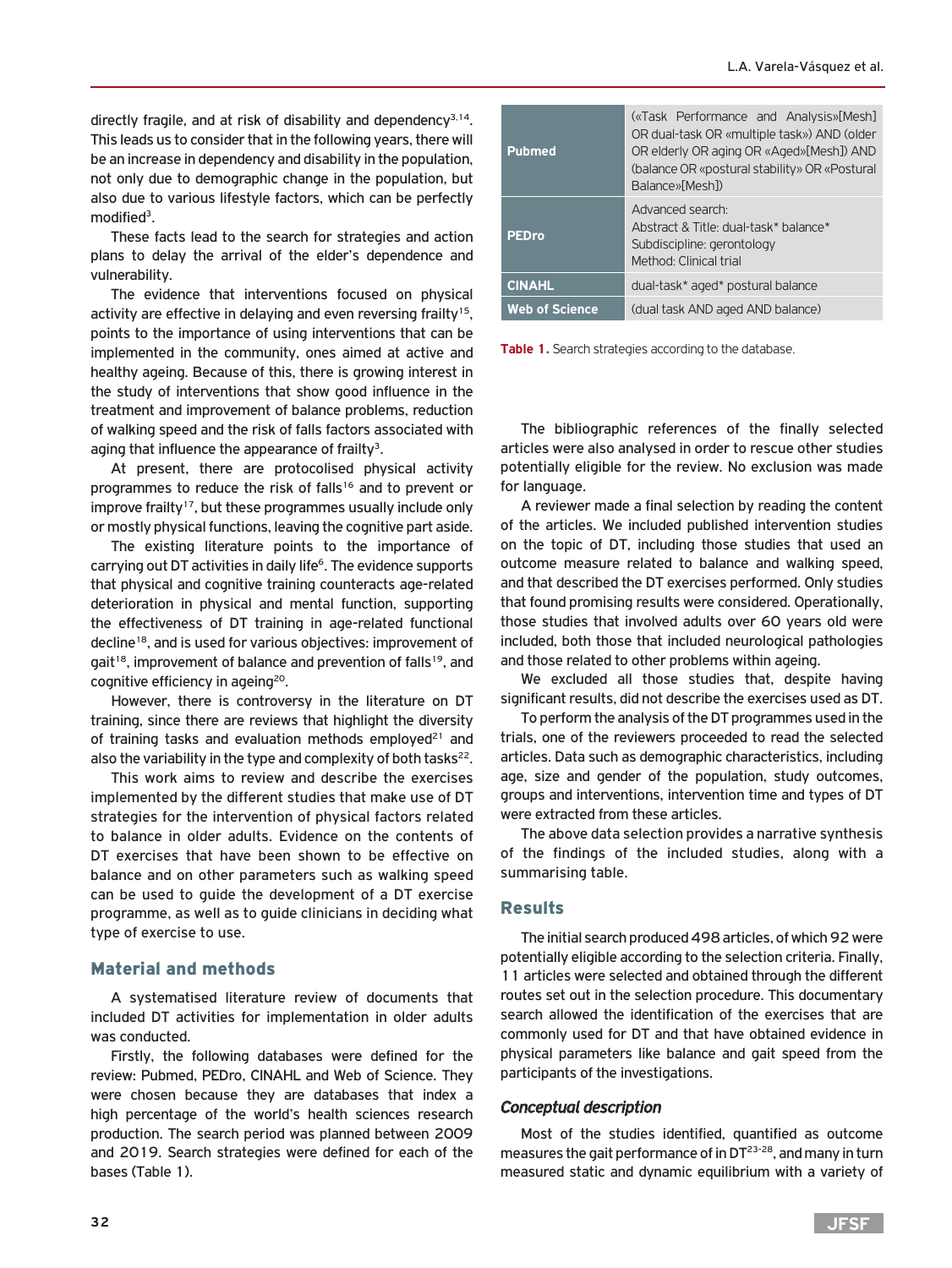## **Table 2.** Description of intervention time, outcome measures, groups and DT intervention.

| <b>Study</b>                                                                                                                                  | <b>Duration of intervention</b>                                                            | <b>Outcome measures</b>                                                                                                             | <b>Intervention groups</b>                                                                                                                     | DT                                                                                                                                                                                                                                                                          |
|-----------------------------------------------------------------------------------------------------------------------------------------------|--------------------------------------------------------------------------------------------|-------------------------------------------------------------------------------------------------------------------------------------|------------------------------------------------------------------------------------------------------------------------------------------------|-----------------------------------------------------------------------------------------------------------------------------------------------------------------------------------------------------------------------------------------------------------------------------|
| Liu Y, Yang Y, et al.<br>2017 <sup>23</sup>                                                                                                   | 30 min. 3 times/week, 4<br>weeks                                                           | • progress on a task • cognitive-motor<br>DT walking • motor-driving DT. • stride<br>• cadence Measured with the GAITRite<br>system | 1. TFC 2. DTC 3. DTM                                                                                                                           | DTC: walking while doing mathematical operations, repeating word<br>sequences, searching for names, etc. DTM: walking, while holding something,<br>or manipulative actions.                                                                                                 |
| Konak H, Kibar S, Ergin<br>E. 2016 <sup>29</sup>                                                                                              | 45 min, 3 times/week, 4<br>weeks<br>Individualised                                         | • Static balance, assessed with posture<br>on one leg . Dynamic balance and<br>mobility: BBS, TUG and walking speed<br>$\cdot$ ABC  | 1. Group balance in a single task<br>2. Balance group in DT                                                                                    | DT exercises: postures on two feet, semi-tandem, tandem, support on one<br>foot; dynamics such as tandem walking or turning, heel or toe support,<br>accompanied by cognitive tasks, such as counting backwards, naming objects<br>that had been described in detail before |
| Azadian E, Torbati H, et<br>al. 2015 <sup>6</sup>                                                                                             | 45 min, 3 times/week, 8<br>weeks                                                           | • Simple support • Double support<br>• Running speed (6 min) • Cadence<br>• Stride                                                  | 1. DTC:<br>2.EF<br>3. One control group                                                                                                        | DT: first 6 sessions, only motor tasks (one task); from the 7th - 12th session,<br>motor task with a simple cognitive task; from the 13th - 24th session, more<br>difficult cognitive tasks.                                                                                |
| Peirone E, Goria P,<br>Anselmino A. 201431                                                                                                    | 50 min, 3 times/week, 7 wks.<br>Traditional physiotherapy +<br>30 min, 6 times/week 7 wks. | • BEST • ABC • GAS                                                                                                                  | 1. Intervention group DT<br>2. Control group                                                                                                   | DT: standing on an unstable surface with eyes closed, with different support<br>bases, plus a second manipulative motor task or cognitive task.                                                                                                                             |
| Bharti, Kumar C.<br>$2014^{32}$                                                                                                               | 45 min, 3 times/week,<br>4 weeks                                                           | • TPOMA                                                                                                                             | 1. DT intervention group with fixed priority<br>2. DT intervention group with variable<br>priority                                             | DT: balance tasks such as posture maintenance, walking activities, plus<br>secondary tasks such as subtraction, auditory and visual discrimination.<br>Prioritisation according to group.                                                                                   |
| Lemke N. Werner C.<br>Wiloth S, et al. $2018^{24}$                                                                                            | 10-15 min. 2 times/week.<br>10 weeks                                                       | DT performance in 3 conditions:<br>• Trained DT • DT semi-trained<br>• Untrained DT                                                 | 1. Control group (non-specific low intensity<br>exercises)<br>2. Intervention group (specific training of<br>DT <sub>S</sub> )                 | DT: walk plus arithmetic activity, they started with one task and when they<br>were confident, a simple arithmetic activity was added, which progressed in<br>difficulty.                                                                                                   |
| Plummer-D'Amato<br>P, Cohen Z, Daee<br>N, Lawson S, et al.<br>2012 <sup>25</sup>                                                              | 45 min, 1 time/week,<br>4 weeks                                                            | • TUG • Speed in 6 metres in a single task<br>• DT gait speed • ABC                                                                 | 1. Control group, single task training<br>2. Intervention group, DT training.                                                                  | DT: balance and gait exercises, maintaining postures, walking on a foam<br>beam, etc., plus number randomisation, word association, reciting and<br>memory work. Change of priorisation.                                                                                    |
| Andrade LP, Gobbi L,<br>Coelho F, et al. 2013 <sup>30</sup>                                                                                   | 1 hour. 3 times/week.<br>16 weeks                                                          | • TUG • BBS • Postural control in DT                                                                                                | 1. Control group (no activity during the<br>study)<br>2. DT intervention group                                                                 | DT: motor tasks such as: walking, bouncing a ball, exercising with weights,<br>plus cognitive tasks such as: pronouncing animal names, counting backwards,<br>naming shapes and colours.                                                                                    |
| Silsupadol P.<br>Shumway-Cook A, et<br>al. 2009 <sup>19</sup>                                                                                 | 45 min, 3 times/week,<br>4 weeks                                                           | • Running speed under single task<br>conditions . Gait speed under DT<br>conditions . BBS . ABC                                     | 1. Group control balance training of a<br>single task<br>2. Fixed priority intervention group DT<br>3. Variable priority intervention group DT | DT: standing on an unstable surface, standing in tandem, walking with<br>a narrow support base, walking backwards; more cognitive tasks such<br>as naming objects, remembering numbers. Using the prioritisation that<br>corresponded to each group.                        |
| Yamada M, Aoyama T,<br>Tanaka B, et al. 2010 <sup>21</sup>                                                                                    | 50 min. 1 time/week.<br>24 weeks                                                           | • Running speed under task conditions<br>• Gait speed under DT conditions • TUG<br>• Balance on one leg • Functional scope          | 1. Control group training with a task<br>2. DT training control group.                                                                         | DT: sitting, they performed a motor activity of taking steps, plus the cognitive<br>task of verbal fluency such as naming animals, words that begin with a certain<br>letter, etc.                                                                                          |
| Strouwen C, Molenaar<br>E, Keus S, et al.<br>$\sqrt{2019^{28}}$<br>Strouwen C, Molenaar<br>E. Keus S. et al. 2014<br>$(RCT$ protocol $)^{34}$ | 30 min. 4 weeks, 6 weeks<br>Only with accompaniment by<br>physiotherapy twice a week.      | • DT Gait speed • ABC • PDQ-39 • FOGQ                                                                                               | 1. Consecutive task training.<br>2. Integration of DT.                                                                                         | DT is more cognitive activity such as: verbal fluency, discrimination and<br>decision making, mental and reaction time monitoring. Functional tasks of DT.                                                                                                                  |

BBS = Berg Balance Scale; TUG = Time Up and Go; ABC = Activities-specific Balance Confidence Scale; BEST= Balance Evaluation System Test; GAS= Goal Attaiment Scaling; TPOMA= Tinetti Performance Oriented Mobility Assessment; PDQ-39 = Parkinson's Disease Questionnaire for quality of life; FOGQ = Freezing of Gait Questionnaire; CTF = Conventional Physical Therapy; DT = Dual Task; DTC = Dual Task Cognitive; DTM = Dual Task Motor; EF = *Executive Function; CTT= Consecutive Task Training; DTI = Dual Task Integration.*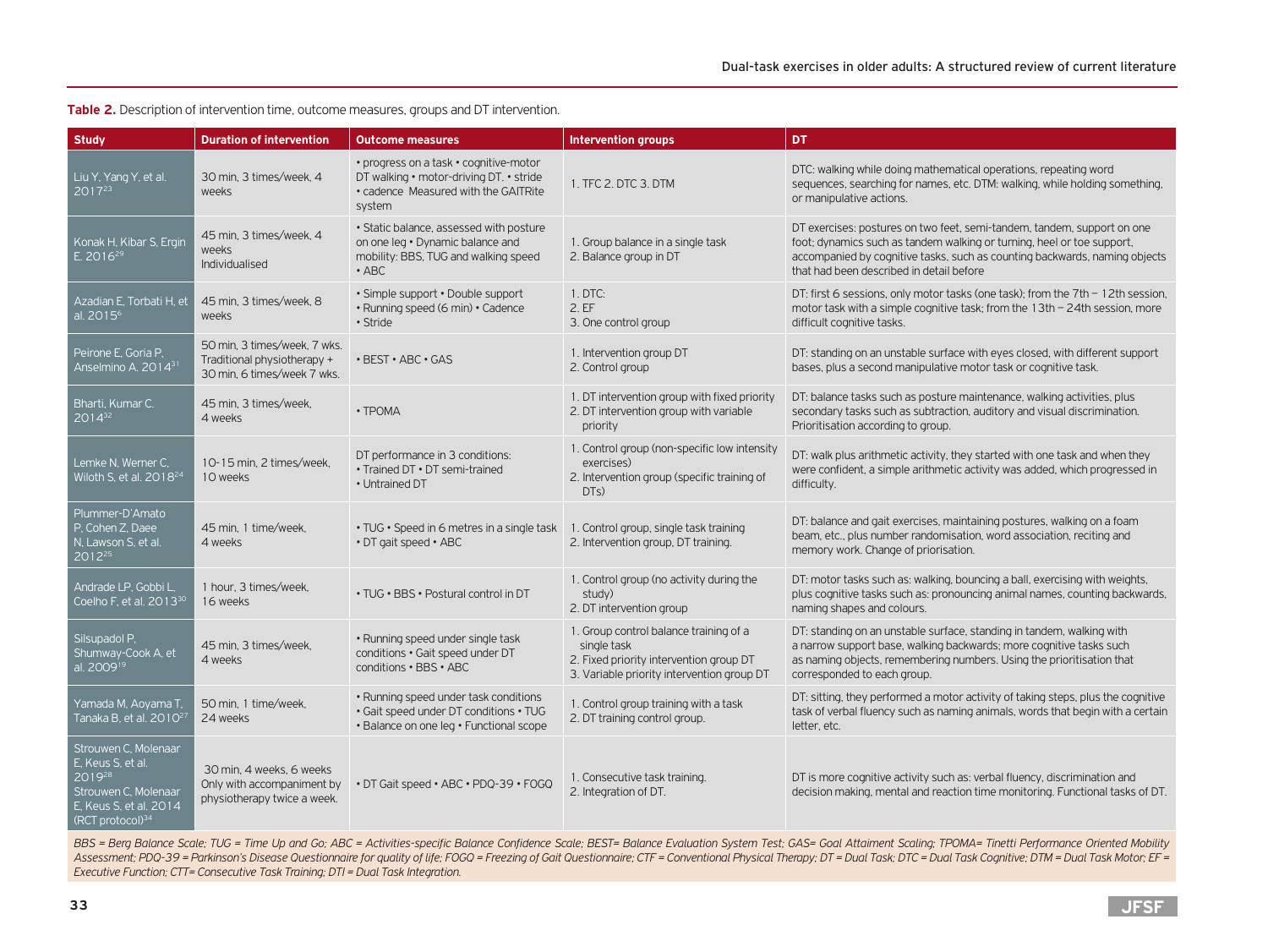| <b>Study</b>                                                               | <b>Population</b>                                        | n   | Age (years and<br>standard deviation) | Sex (n)                   |
|----------------------------------------------------------------------------|----------------------------------------------------------|-----|---------------------------------------|---------------------------|
| Liu Y, Yang Y, et al. $2017^{23}$                                          | Post-stroke.                                             | 28  | 50.2 11.2                             | <b>NR</b>                 |
| Konak H, Kibar S, Ergin E.2016 <sup>29</sup>                               | Adults with osteoporosis.                                | 42  | 45-88                                 | $3$ = men<br>39=women     |
| Azadian E, Torbati H, et al. 2015 <sup>6</sup>                             | Older adults with balance<br>problems.                   | 30  | 73.8                                  | <b>NR</b>                 |
| Peirone E, Goria P, Anselmino A, 2014 <sup>31</sup>                        | Adults with acquired brain<br>damage.                    | 16  | 39.62 13.89                           | $9 =$ men<br>$7 = w$ omen |
| Bharti, Kumar C. 2014 <sup>32</sup>                                        | Institutionalised older adults<br>with impaired balance. | 30  | $\geq 65$                             | Does not describe         |
| Lemke N, Werner C, Wiloth S, et al. 2018 <sup>24</sup>                     | Adults with dementia.                                    | 105 | 82.7 6.2                              | $29$ = men<br>76= women   |
| Plummer-D'Amato P, Cohen Z, Daee N, Lawson S,<br>et al. 2012 <sup>25</sup> | Older adults.                                            | 17  | 65-83                                 | $1 = man$<br>$16$ = women |
| Andrade LP, Gobbi L, Coelho F, et al. 2013 <sup>30</sup>                   | Older adults with Alzheimer's.                           | 30  | 78.6 7.1                              | <b>NR</b>                 |
| Silsupadol P, Shumway-Cook A, et al. 2009 <sup>19</sup>                    | Older adults with impaired<br>balance.                   | 23  | 76.0 4.65                             | $6 =$ men<br>$17 =$ women |
| Yamada M, Aoyama T, Tanaka B, et al. 2010 <sup>27</sup>                    | Older adults.                                            | 53  | 67-97                                 | N <sub>R</sub>            |
| Strouwen C, Molenaar E, Keus S, et al. 2019 <sup>28</sup>                  | Adults with Parkinson's disease.                         | 121 | 65.93 9.22                            | <b>NR</b>                 |
| NR= Not reported                                                           |                                                          |     |                                       |                           |

**Table 3.** Description of demographic characteristics such as population, age, gender and sample size.

scales or measurements, including support on one foot<sup>6,27,29</sup>, Time Up and Go (TUG)25,27,29,30 and the Berg Balance Scale (BBS), which was used by three studies<sup>26,29,30</sup>. Other scales, such as the Balance Evaluation System Test (BEST)<sup>31</sup> and the Tinetti scale $32$ , were used to a lesser extent.

Regarding the structure of the studies, all presented at least one group that performed cognitive-motor DT. Many determined that a fixed priority DT is performed, which means that the participant is asked to try to pay equal attention to both tasks<sup>31</sup>. In at least one of the studies, both groups did DT exercises, one with fixed priority and another with variable priority, finding greater improvement in those participants in the variable priority group<sup>32</sup>. We found two studies which had three groups, a control and two intervention groups, with DT activities with differentiated characteristics<sup>6,26</sup> to a lesser extent. We identified a single study in which the control group did not carry out any intervention<sup>30</sup>.

The duration and time of intervention was very varied, finding a higher number of interventions that lasted 4 weeks<sup>23,25,26,29,32</sup>. The longest interventions were 24 weeks<sup>27</sup> and 16 weeks<sup>30</sup>. The rest of the interventions had a duration of between 6 and 10 weeks (Table 2).

## *Characteristics of the scope and population*

The interventions were developed in diverse settings, in community dwelling people $27,33$  and people living in care homes $24,32$ .

Concerning age, only three studies accepted people of average adult age, all of them adults with neurological<sup>23,31</sup> and skeletal<sup>29</sup> pathologies, while the rest of the studies had only an older adult population. As regards sex, those studies that identified it had a predominance of females<sup>19,24,25,29</sup> (Table 3).

## **Discussion**

Most of the studies compiled and analysed mainly assess the yield of the gait performance in DT, followed by balance; and some assess specific characteristics of walking.

One noteworthy aspect is that almost all studies considered the use of cognitive-motor DT physical activity; some began with the use of motor-motor exercises, progressing to cognitive-motor<sup>6,29</sup>; and finally some studies did not consider motor-motor DT exercises, but instead began directly with cognitive-motor DT exercises<sup>31,32</sup>.

On the other hand, there is a variability of tasks used and training approaches and, at the same time, a great diversity of methods to evaluate the results, which makes it difficult to make comparisons. However, it is important to consider that studies show that DT training strategies are clinically relevant on multiple levels, mainly at the motor level and especially on balance and gait<sup>35,36</sup>.

Walking speed can be considered a good indicator of functional balance and risk of falls in older adults<sup>37,38</sup>. Since walking speed and the ability to increase it is important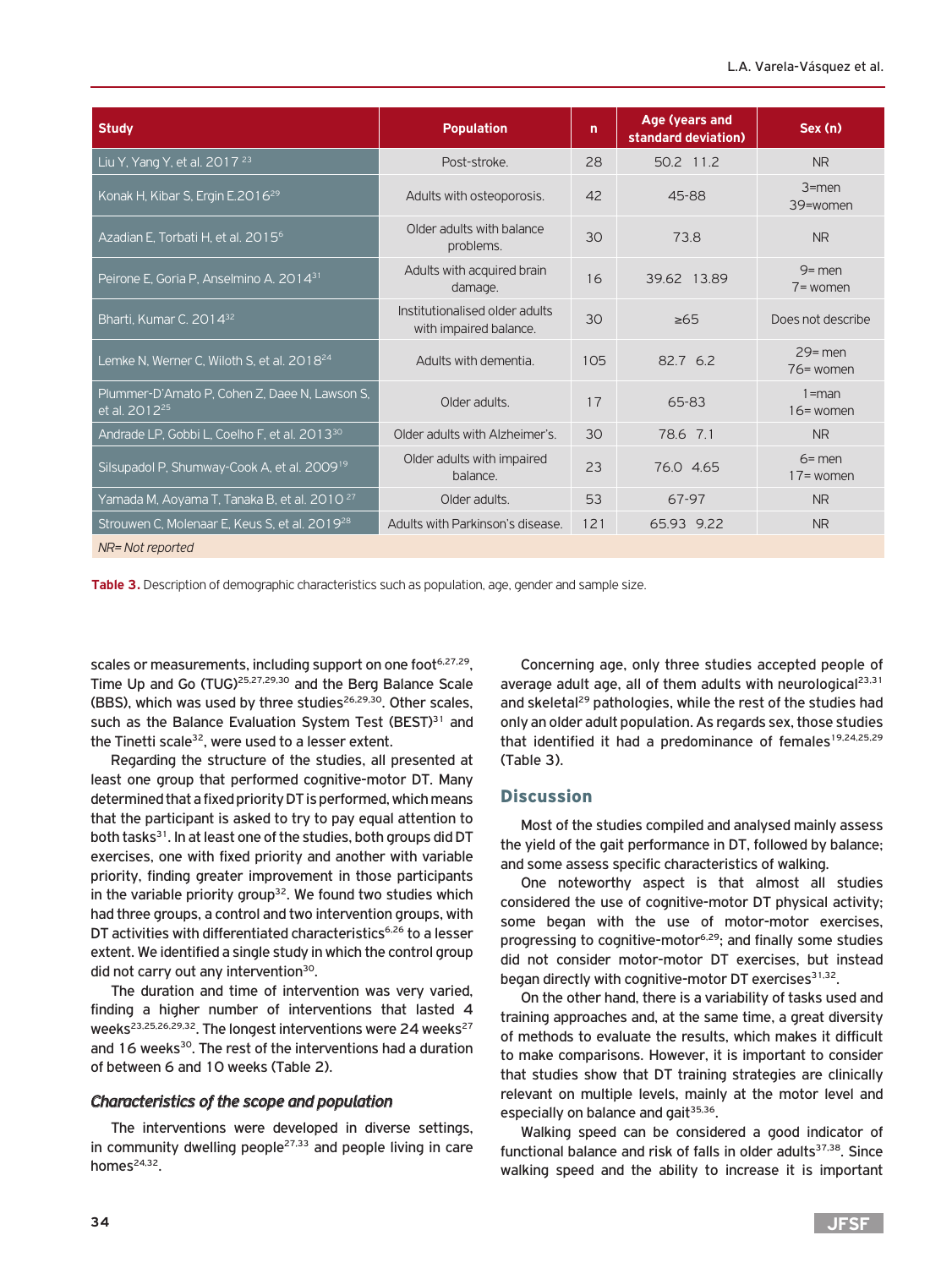for the activities of daily living, studies report that an improvement of 0.10 m/s in walking speed for a single task is considered a substantial change in older adults $37$ . The studies included in the review report improvements that exceed the indicated value. It is relevant to note that all studies present such improvements in all participants, both in those who performed training activities in a single task, and among those who performed training programmes in DT. However, the results of DT training are superior to single task training for the improvement of walking speed under single or DT conditions<sup>26,29,31</sup>.

The results reported are interesting, bearing in mind that it has been shown that the performance capacity of DT decreased in older adults, due to the impact on the prefrontal cortex while performing two tasks<sup>39</sup>. Despite this, studies indicate that the performance capacity of DT can be improved by increasing the neuroplasticity of the brain (the basis of motor learning)<sup>7</sup>. At the same time, we must keep in mind a crucial principle in motor learning, namely the training in specific concepts using frequent repetitions of specific task exercises to improve their performance<sup>40</sup>. Therefore, performing a specific type of repeated exercise may be an effective approach to develop such neuroplasticity.

Furthermore, the practice of two tasks simultaneously is indispensable for the improvement of task coordination skills as well as motor and cognitive performance in DT conditions<sup>40,41</sup>. The Silsupadol Findings correspond to the premise that older adults can improve their walking performance in DT conditions only after concrete training, and that training in single-task conditions may not be generalisable to observe an improvement of walking performance in the context of DT<sup>19</sup>.

With respect to balance training in DT, it should be noted that explicit instruction regarding the focus of attention should be included when balance is trained under DT, since the use of variable prioritisation instruction showed faster acquisition and greater transfer compared to older adults trained in fixed prioritisation<sup>42,43</sup>.

It is important to consider the transferability of training performed in DT, since the degree of transference that occurs after DT training may be limited and indicates that the effects of cognitive motor training may be specific<sup>24</sup>. The transferability of trained tasks to those that are not, would be more likely when training and evaluation tasks involve related demands requiring similar skills<sup>44</sup>. Kramer's theory contemplates that the improvements in new DT possibilities are given by the development of improved DT processing skills and that these skills can be transferred to other DT contexts that are not directly trained but that share similarities<sup>41</sup>.

In several studies conducted on healthy older adults transferability behaved heterogeneously, with some research showing no transferability<sup>19,45</sup> and other studies showing adequate transferability $41,42,44,46,47$ . The modalities of DT training appear to play an important role in transfer,

showing that variable prioritisation training leads to greater transfer effects than fixed prioritisation training<sup>24</sup>.

Among the limitations, the existing heterogeneity in the exercises, the lack of specification and classification of the difficulty of the secondary task, a sample size under 30 in some studies<sup>25,31,33</sup> and the lack of transferability<sup>19,45</sup> of the performance to the untrained activities, require careful consideration of the results obtained. However, the main strength of this review lies in the descriptive analysis of DT programmes used in interventions focused on the older adult with balance problems and risk of falling, and not just in an analysis of the results, thus providing a view to the clinician of the type of DT he or she might select at the time of an intervention.

## Conclusions

DT exercises in older adults can have an adequate influence on the improvement of balance and walking speed, influencing, in turn, the reduction of the risk of falls. However, this is so only if the planned DT training is carried out in older adults who maintain a minimum of cognitive activity; if it is carried out considering the adequate level of attention; if variable prioritisation is included; and if the activities in which transfer is intended are considered. The use of these parameters in the application of DT seems to be the most promising line.

Further study of the effect of DT in older adults is required, examining what the most appropriate characteristics for a DT programme are and with adequate sample sizes and uniform outcome measures.

## *Acknowledgements*

*Authors' contributions: Varela-Vásquez, L.: design, revision and preparation of the manuscript; Minobes-Molina, E.: supervision and assistance in the edition of the manuscript; Jerez-Roig, J.: supervision and assistance in the edition of the manuscript.*

## *References*

- WHO. Envejecimiento y salud [Internet]. 2018 [cited 2019 Dec 7]. Available from: https://www.who.int/es/news-room/fact-sheets/ detail/envejecimiento-y-salud.
- 2. Abellán A, Ayala A, y Pujol R. "Un perfil de las personas mayores en España, 2017. Indicadores estadísticos básicos". Madrid, Informes Envejecimiento en red [Fecha de publicación: 31/01/2017; última versión: 27/03/2017] 2017;15:1-48.
- 3. Ministerio de Sanidad Igualdad y Servicios sociales. Documento de consenso sobre prevención de fragilidad y caídas en la persona mayor. Inf Estud e Investig. 2013;1-85.
- 4. World Health Organisation (WHO). Acción multisectorial para un envejecimiento saludable basado en el ciclo de vida: proyecto de estrategia y plan de acción mundiales sobre el envejecimiento y la salud: informe de la Secretaria. 2016.
- 5. Falbo S, Condello G, Capranica L, Forte R, Pesce C. Effects of Physical-Cognitive Dual Task Training on Executive Function and Gait Performance in Older Adults: A Randomized Controlled Trial. Biomed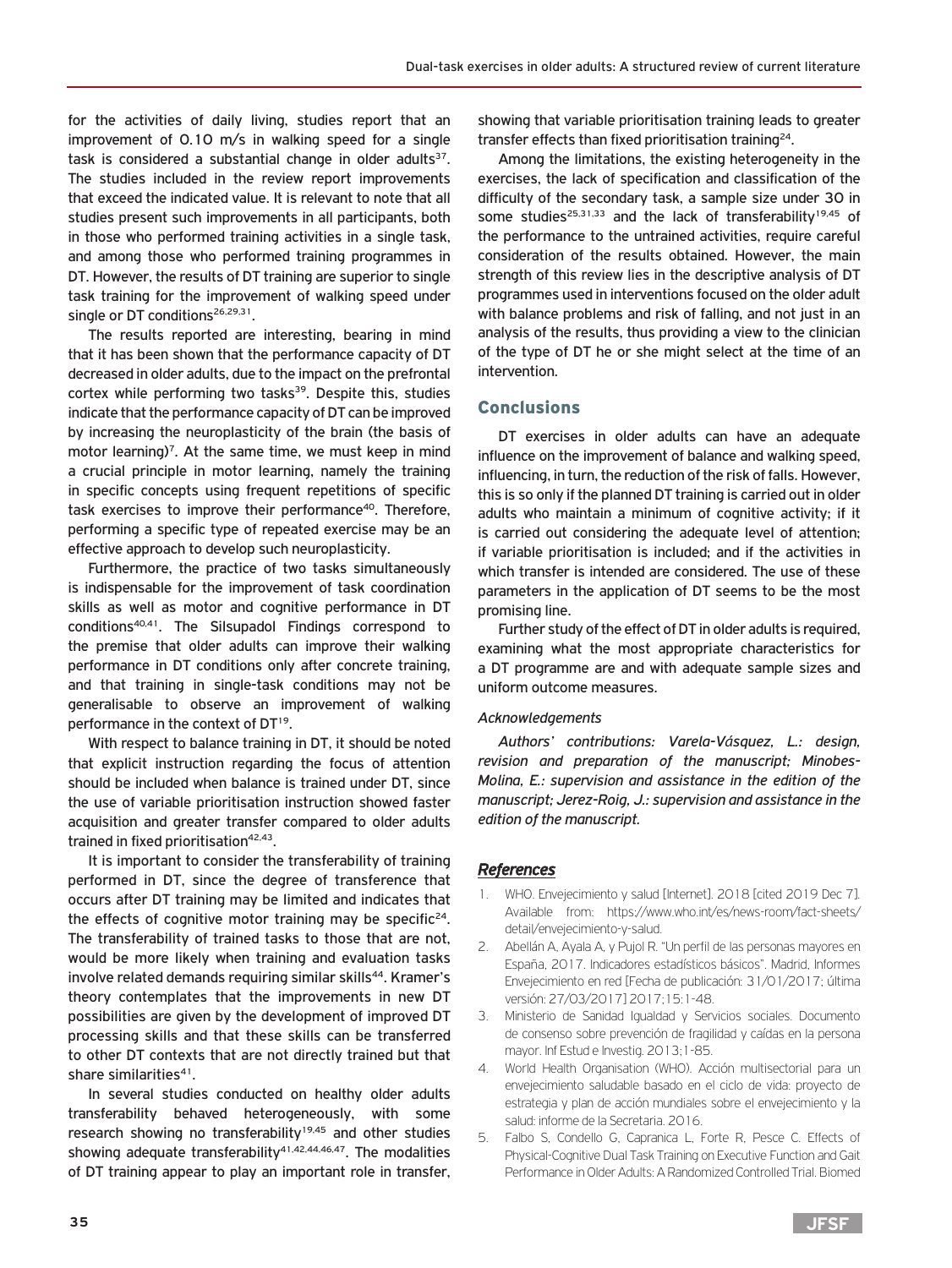Res Int 2016;2016.

- 6. Azadian E, Torbati HRT, Kakhki ARS, Farahpour N. The effect of dual task and executive training on pattern of gait in older adults with balance impairment: A Randomized controlled trial. Arch Gerontol Geriatr 2016;62:83-9.
- 7. Beurskens R, Plasticity OB. Age-related deficits of dual-task walking: a review. Neural Plast 2012;9.
- 8. Li KZH, Lindenberger U, Freund AM, Baltes PB. Walking while memorizing: Age-Related Differences in Compensatory Behavior. Psychol Sci 2001;12(3):230-7.
- 9. Al-Yahya E, Dawes H, Smith L, Dennis A, Howells K, Cockburn J. Cognitive motor interference while walking: A systematic review and meta-analysis. Neurosci Biobehav Rev 2011;35(3):715-28.
- 10. Lu CF, Liu YC, Yang YR, Wu Y Te, Wang RY. Maintaining gait performance by cortical activation during dual-task interference: A functional nearinfrared spectroscopy study. PLoS One2015;10(6):1-22.
- 11. Mirelman A, Maidan I, Bernad-Elazari H, Nieuwhof F, Reelick M, Giladi N, et al. Increased frontal brain activation during walking while dual tasking: An fNIRS study in healthy young adults. J Neuroeng Rehabil 2014;11(1):1-7.
- 12. Chawla H, Walia S, Behari M, Noohu MM. Effect of type of secondary task on cued gait on people with idiopathic Parkinson's disease. J Neurosci Rural Pract 2014;5(1):18-23.
- 13. Baetens T, De Kegel A, Palmans T, Oostra K, Vanderstraeten G, Cambier D. Gait analysis with cognitive-motor dual tasks to distinguish fallers from nonfallers among rehabilitating stroke patients. Arch Phys Med Rehabil 2013;94(4):680-6.
- 14. Abizanda Soler P, Gómez-Pavón J, Martín Lesende I, Baztán Cortés JJ. Frailty detection and prevention: A new challenge in elderly for dependence prevention. Med Clin (Barc) 2010;135(15):713-9.
- 15. Clegg A. Frailty in Elderly. Lancet 2014;381(9868):752-62.
- 16. Campbell AJ, Robertson MC. Otago Exercise Programme to prevent falls in older adults. Otago; 2003.
- 17. Izquierdo M, Casas-Herrero A, Zambom-Ferraresi F, Marínez-Velilla N, Alonso-Bouzón C, Rodríguez-Mañas L. Programa multicomponente de ejercicio físico para la prevención de fragilidad y riesgo de caídas. 2017.
- 18. Gregory MA, Gill DP, Shellington EM, Liu-Ambrose T, Shigematsu R, Zou G, et al. Group-based exercise and cognitive-physical training in older adults with self-reported cognitive complaints: The Multiple-Modality, Mind-Motor (M4) study protocol. BMC Geriatr 2016;16(1):1-14.
- 19. Silsupadol P, Woollacott M. Training-related changes in dual-task walking performance of elderly persons with balance impairmant. Gait Posture 2010;29(4):634-9.
- 20. Bherer L. Cognitive plasticity in older adults: Effects of cognitive training and physical exercise. Ann N Y Acad Sci 2015;1337(1):1-6.
- 21. Pichierri G, Wolf P, Murer K, De Bruin ED. Cognitive and cognitivemotor interventions affecting physical functioning: A systematic review. BMC Geriatr 2011;11.
- 22. Wollesen B, Mattes K, Schulz S, Bischoff LL, Seydell L, Bell JW, et al. Effects of dual-task management and resistance training on gait performance in older individuals: A randomized controlled trial. Front Aging Neurosci 2017;9(DEC).
- 23. Liu YC, Yang YR, Tsai YA, Wang RY. Cognitive and motor dual task gait training improve dual task gait performance after stroke - A randomized controlled pilot trial. Sci Rep 2017;7(1):1-8.
- 24. Lemke NC, Werner C, Wiloth S, Oster P, Bauer JM, Hauer K. Transferability and Sustainability of Motor-Cognitive Dual-Task Training in Patients with Dementia: A Randomized Controlled Trial. Gerontology 2019;65(1):68-83.
- 25. Plummer-D'Amato P, Cohen Z, Daee NA, Lawson SE, Lizotte

MR, Padilla A. Effects of once weekly dual-task training in older adults: A pilot randomized controlled trial. Geriatr Gerontol Int 2012;12(4):622-9.

- 26. Silsupadol P, Shumway-Cook A, Lugade V, van Donkelaar P, Chou LS, Mayr U, et al. Effects of Single-Task Versus Dual-Task Training on Balance Performance in Older Adults: A Double-Blind, Randomized Controlled Trial. Arch Phys Med Rehabil 2009;90(3):381-7.
- 27. Yamada M., Aoyama T. et al. Seated stepping exercise in a dualtask condition improves ambulatory function with a secondary task: A randomized controlled trial. Aging Clin Exp Res 2011; 23(5-6):386-92.
- 28. Strouwen C, Molenaar EALM, Münks L, Broeder S, Ginis P, Bloem BR, et al. Determinants of Dual-Task Training Effect Size in Parkinson Disease: Who Will Benefit Most? J Neurol Phys Ther 2019;43(1):3-11.
- 29. Konak HE, Kibar S, Ergin ES. The effect of single-task and dual-task balance exercise programs on balance performance in adults with osteoporosis: a randomized controlled preliminary trial. Osteoporos Int 2016;27(11):3271-8.
- 30. De Andrade LP, Gobbi LTB, Coelho FGM, Christofoletti G, Riani Costa JL, Stella F. Benefits of multimodal exercise intervention for postural control and frontal cognitive functions in individuals with Alzheimer's disease: A controlled trial. J Am Geriatr Soc 2013; 61(11):1919-26.
- 31. Peirone E, Goria PF, Anselmino A. A dual-task home-based rehabilitation programme for improving balance control in patients with acquired brain injury: A single-blind, randomized controlled pilot study. Clin Rehabil 2014;28(4):329-38.
- 32. Bharti, Kumar C. Effect of Training Balance Under Dual Task with Fixed and Variable Priority Instructions with Balance Impairment in Institutionalized Elderly Population. Indian J Physiother Occup Ther - An Int J 2014;8(3):152.
- 33. Silsupadol P, Lugade V, Shumway-Cook A, van Donkelaar P, Chou LS, Mayr U, et al. Training-related changes in dual-task walking performance of elderly persons with balance impairment: A double-blind, randomized controlled trial. Gait Posture 2009;29(4):634-9.
- 34. Strouwen C, Molenaar EALM, Keus SHJ, Münks L, Munneke M, Vandenberghe W, et al. Protocol for a randomized comparison of integrated versus consecutive dual task practice in Parkinson's disease: The DUALITY trial. BMC Neurol 2014;14(1):1-12.
- 35. Smith-Ray RL, Hughes SL, Prohaska TR, Little DM, Jurivich DA, Hedeker D. Impact of Cognitive Training on Balance and Gait in Older Adults. Journals Gerontol - Ser B Psychol Sci Soc Sci 2015; 70(3):357-66.
- 36. Springer S, Giladi N, Peretz C, Yogev G, Simon ES, Hausdorff JM. Dual-tasking effects on gait variability: The role of aging, falls, and executive function. Mov Disord 2006;21(7):950-7.
- 37. Hardy SE, Perera S, Roumani YF, Chandler JM, Studenski SA. Improvement in usual gait speed predicts better survival in older adults. J Am Geriatr Soc 2007;55(11):1727-34.
- 38. Pierre MS, Rubenstein LZ, Powers CM, MacLean CH. Quality indicators for management and prevention of falls [2] (multiple letters). Ann Intern Med 2002;137(6):546.
- 39. Watanabe K, Funahashi S. Neural mechanisms of dual-task interference and cognitive capacity limitation in the prefrontal cortex. Nat Neurosci 2014;17(4):601-11.
- 40. Shumway-Cook A, Woollacott MH. Motor control : translating research into clinical practice. 660 p.
- 41. Kramer AF, Larish JF, Strayer DL. Training for Attentional Control in Dual Task Settings: A Comparison of Young and Old Adults. J Exp Psychol Appl 1995;1(1):50-76.